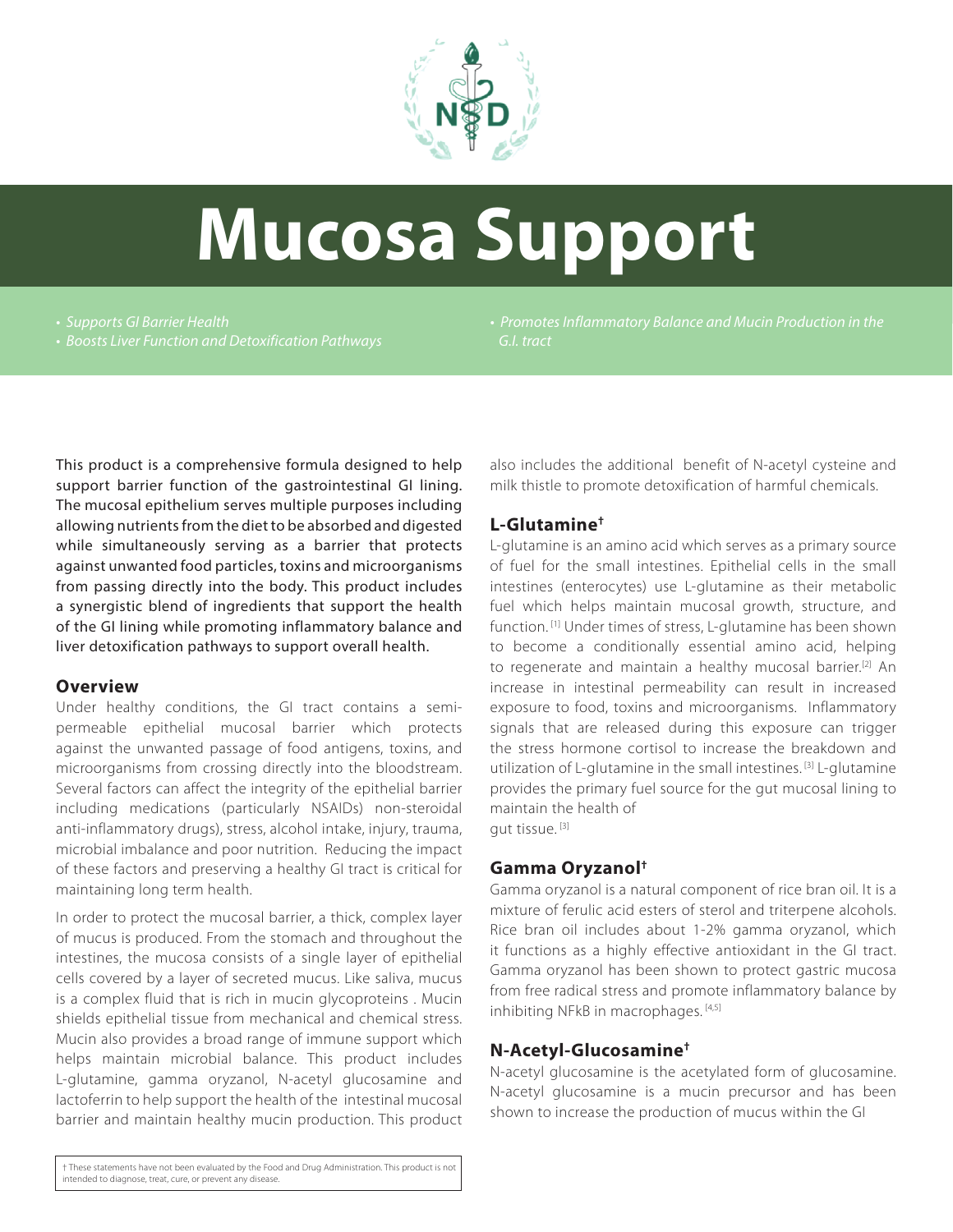tract.[6] Colonic mucus production has been shown to be deficient in individuals with GI challenges. Research has indicated that the step involving N-acetylation of glucosamine is deficient in patients with intestinal challenges. [7-8] This can result in a decrease of glycoproteins that protect the intestinal mucosa. [8]

# **Lactoferrin†**

Lactoferrin is a glycoprotein that is naturally found in colostrum, a milky fluid produced by the mammary glands. Lactoferrin plays a major role in supporting immune health including both innate and adaptive immune functions. Lactoferrin helps support microbial and inflammatory balance. [9] In animal studies, orally administered lactoferrin supported the health of the GI tract in mice, and provided protection against NSAID activity.<sup>[10]</sup> Research has also indicated that lactoferrin can help support inflammatory balance in the gut by inhibiting TNFα and promoting cytokine IL-8. [10]

# **Silymarin (Milk Thistle Seed Extract) †**

Milk thistle *(Silybum marianum)* is an annual plant indigenous to Europe and the United States and has been used for centuries as an herbal medicine to support liver health. The extract of milk thistle has silymarin, the biologically active component found in the seeds and leaves of this plant. Silymarin provides liverprotective effects via several mechanisms of action, including inhibiting lipid peroxidation; [11] supporting liver detoxification through enhancement of the liver's glucuronidation pathways; [12] and protection against glutathione depletion.<sup>[13]</sup> Silymarin has been shown to increase hepatocyte protein synthesis resulting in hepatic tissue function. [14]

# **N-acetyl Cysteine†**

N-acetyl cysteine (NAC) is a sulfyhydryl containing amino acid that is commonly used to support liver and gut health. NAC is an effective precursor to the major antioxidant in the body, glutathione. Oral supplementation with NAC has been shown to increase intracellular glutathione levels. [15] NAC also stimulates a specific detoxification pathway in the liver called glutathione conjugation. [16]

# **Micronutrient Blend†**

This product includes the synergistic nutrient combination of zinc, vitamin A, and biotin, which are crucial form maintaining GI health. Zinc is an essential mineral that is widely recognized for its role in gut and immune health. Zinc has been shown to strengthen GI barrier function by supporting the structure of tight junctions. [16] Vitamin A is crucial for supporting GI



integrity, promoting inflammatory balance by reducing NFkB, and supporting mucus production. [17] Biotin is an essential nutrient that is produced by several species of intestinal bacteria. Biotin deficiency is often present in individuals with GI challenges. [18]

# **Directions**

2 capsules three times per day or as recommended by your health care professional.

#### **Does Not Contain**

Gluten, corn, yeast, artificial colors and flavors.

# **Cautions**

If you are pregnant or nursing, consult your physician before taking this product.

# **Supplement Facts**

Serving Size 2 Capsules Servings Per Container 45 & 90

| 2 capsules contain                                                   | Amount Per % Daily<br><b>Serving</b> | Value   |
|----------------------------------------------------------------------|--------------------------------------|---------|
| Vitamin A(as Palmitate)                                              | 2,000 IU                             | 40%     |
| <b>Biotin</b>                                                        | 250 mcg                              | 83%     |
| Zinc<br>(as TRAACS <sup>®</sup> Zinc Bisglycinate Chelate)           | 5 ma                                 | 33%     |
| L-Glutamine USP                                                      | 750 ma                               | $\star$ |
| N-Acetyl-L-Cysteine USP                                              | $\overline{150}$ mg                  | $\star$ |
| Gamma Oryzanol                                                       | 100 ma                               | $\star$ |
| N-Acetyl-D-Glucosamine                                               | $100 \text{ mg}$                     | $\star$ |
| Milk Thistle Seed Extract<br>(Standardized to contain 80% Silymarin) | 60 mg                                | $\star$ |
| Lactoferrin (as Bioferrin <sup>®</sup> )                             | 25 <sub>mg</sub>                     | $\star$ |
| * Daily Value not established                                        |                                      |         |

† These statements have not been evaluated by the Food and Drug Administration. This product is not intended to diagnose, treat, cure, or prevent any disease.